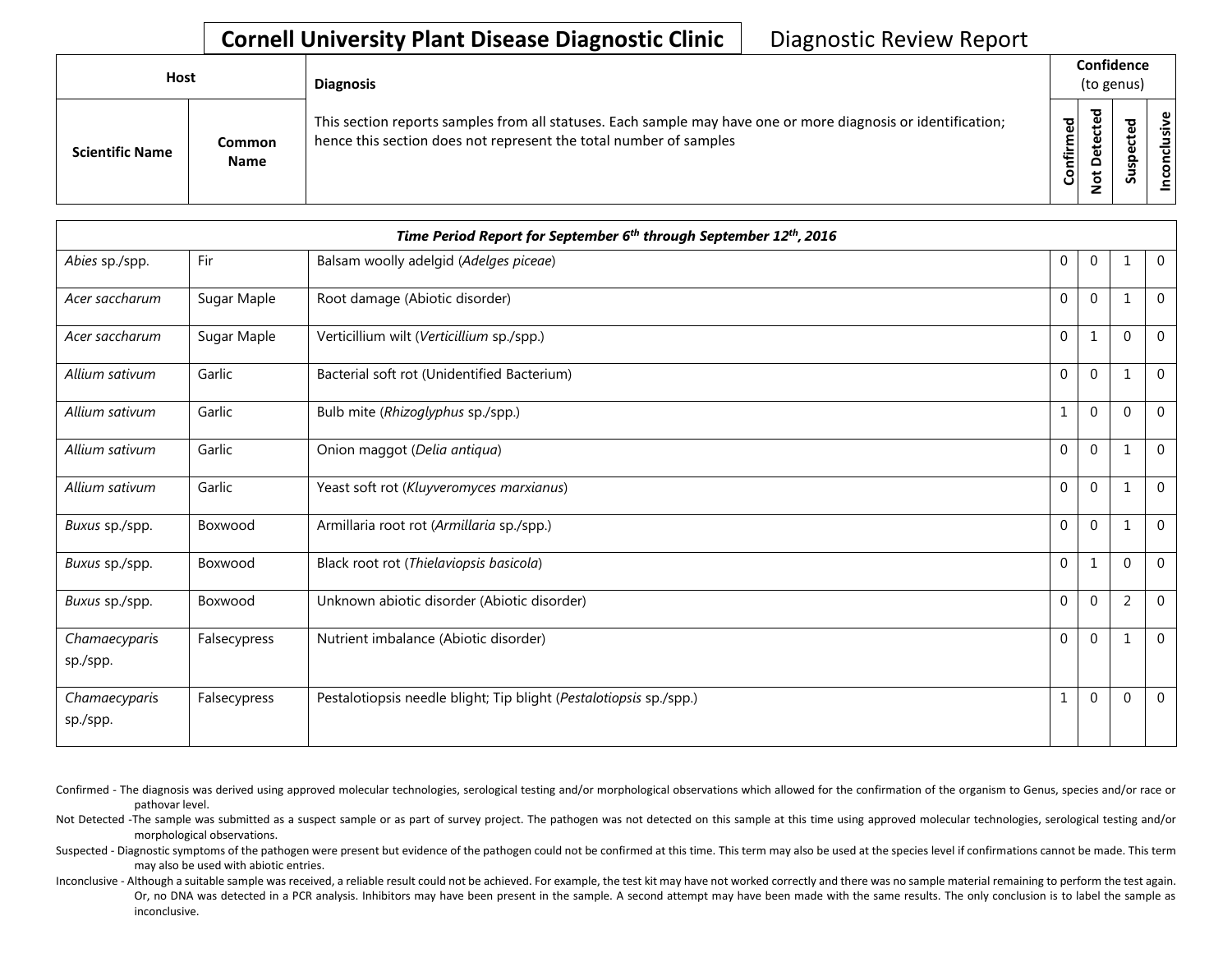| <b>Host</b>            |                       | <b>Diagnosis</b>                                                                                                                                                                   |           |                       | Confidence<br>(to genus) |                 |
|------------------------|-----------------------|------------------------------------------------------------------------------------------------------------------------------------------------------------------------------------|-----------|-----------------------|--------------------------|-----------------|
| <b>Scientific Name</b> | Common<br><b>Name</b> | This section reports samples from all statuses. Each sample may have one or more diagnosis or identification;<br>hence this section does not represent the total number of samples | Confirmed | ᇃ<br>⊕<br>٥<br>پ<br>- | ᇃ<br>ທ                   | ω<br>usiv<br>᠊ᠣ |

| Chamaecyparis    | Falsecypress       | Spider mites (Family Tetranychidae)                                | $\mathbf 0$    | $\mathbf 0$  | $\mathbf{1}$ | $\mathbf 0$    |
|------------------|--------------------|--------------------------------------------------------------------|----------------|--------------|--------------|----------------|
| sp./spp.         |                    |                                                                    |                |              |              |                |
| Chrysanthemum    | Chrysanthemum      | Fusarium wilt (Fusarium oxysporum f.sp. chrysanthemi)              |                | $\mathbf{0}$ | $\mathbf 0$  | $\overline{0}$ |
| sp./spp. hybrids |                    |                                                                    |                |              |              |                |
| Cornus racemosa  | Gray Dogwood       | Dieback; Canker; Twig blight (Botryosphaeria sp./spp.)             |                | $\mathbf 0$  | $\mathbf 0$  | $\overline{0}$ |
| Cornus racemosa  | Gray Dogwood       | Unknown abiotic disorder (Abiotic disorder)                        | $\mathbf{0}$   | $\mathbf{0}$ | $\mathbf{1}$ | $\mathbf{0}$   |
| Cupressus        | Italian Cypress    | Pestalotiopsis needle blight; Tip blight (Pestalotiopsis sp./spp.) |                | $\mathbf 0$  | $\Omega$     | $\overline{0}$ |
| semperviriens    |                    |                                                                    |                |              |              |                |
| Cupressus        | Italian Cypress    | Scale insects (Order homoptera)                                    | $\mathbf{1}$   | $\mathbf 0$  | $\Omega$     | $\overline{0}$ |
| semperviriens    |                    |                                                                    |                |              |              |                |
| Cupressus        | Italian Cypress    | Spider mites (Family Tetranychidae)                                |                | $\mathbf 0$  | $\Omega$     | $\overline{0}$ |
| semperviriens    |                    |                                                                    |                |              |              |                |
| Festuca          | <b>Tall Fescue</b> | Brown patch (Rhizoctonia sp./spp.)                                 | $\overline{4}$ | $\mathbf{0}$ | $\Omega$     | $\overline{0}$ |
| arundinacea      |                    |                                                                    |                |              |              |                |
| Festuca          | <b>Tall Fescue</b> | Dense thatch layer (Abiotic disorder)                              | $\overline{2}$ | $\mathbf{0}$ | $\Omega$     | $\overline{0}$ |
| arundinacea      |                    |                                                                    |                |              |              |                |
| Festuca          | <b>Tall Fescue</b> | Leptosphaerulina leaf spot; Blight (Leptosphaerulina trifolii)     | 4              | $\mathbf{0}$ | $\Omega$     | $\overline{0}$ |
| arundinacea      |                    |                                                                    |                |              |              |                |

Confirmed - The diagnosis was derived using approved molecular technologies, serological testing and/or morphological observations which allowed for the confirmation of the organism to Genus, species and/or race or pathovar level.

Not Detected -The sample was submitted as a suspect sample or as part of survey project. The pathogen was not detected on this sample at this time using approved molecular technologies, serological testing and/or morphological observations.

Suspected - Diagnostic symptoms of the pathogen were present but evidence of the pathogen could not be confirmed at this time. This term may also be used at the species level if confirmations cannot be made. This term may also be used with abiotic entries.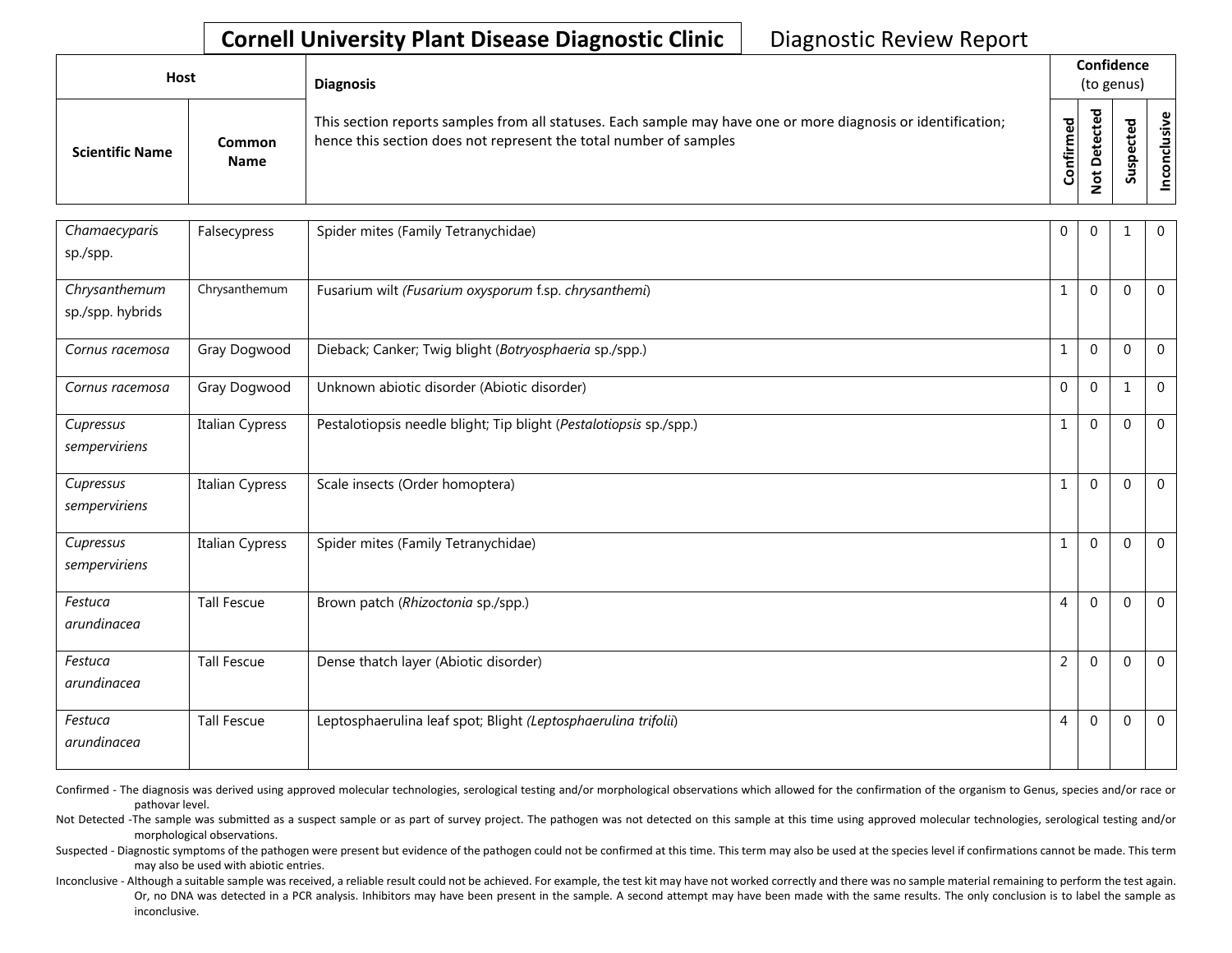| Host                   |                              | <b>Diagnosis</b>                                                                                                                                                                   |           | Confidence<br>(to genus)                 |               |      |
|------------------------|------------------------------|------------------------------------------------------------------------------------------------------------------------------------------------------------------------------------|-----------|------------------------------------------|---------------|------|
| <b>Scientific Name</b> | <b>Common</b><br><b>Name</b> | This section reports samples from all statuses. Each sample may have one or more diagnosis or identification;<br>hence this section does not represent the total number of samples | Confirmed | ᇃ<br>ပ<br>سد<br>$\Omega$<br>پ<br>$\circ$ | ъ<br>S<br>ທີ່ | ا ≦. |

| Festuca<br>arundinacea | <b>Tall Fescue</b> | Poor root development (Abiotic disorder)                          | 4            | $\mathbf{0}$ | 0              | $\overline{0}$ |
|------------------------|--------------------|-------------------------------------------------------------------|--------------|--------------|----------------|----------------|
|                        |                    |                                                                   |              |              |                |                |
| Festuca                | <b>Tall Fescue</b> | Red thread (Laetisaria fuciformis)                                | $\mathbf{0}$ | $\mathbf 0$  | $\mathbf{1}$   | $\mathbf 0$    |
| arundinacea            |                    |                                                                   |              |              |                |                |
| Festuca                | <b>Tall Fescue</b> | Soil compaction (Abiotic disorder)                                | $\mathbf 0$  | $\mathbf 0$  | $\overline{4}$ | $\mathbf{0}$   |
| arundinacea            |                    |                                                                   |              |              |                |                |
| Malus domestica        | Domestic Apple     | No pathogen found (Identification Analysis)                       | $\mathbf{1}$ | $\mathbf 0$  | $\mathbf 0$    | $\mathbf 0$    |
| Malus domestica        | Domestic Apple     | Scale insects (Order homoptera)                                   | $\mathbf 1$  | $\mathbf 0$  | $\Omega$       | $\Omega$       |
| Malus domestica        | Domestic Apple     | Sooty mold (Unidentified Fungus)                                  | $\mathbf 0$  | $\mathbf 0$  | 1              | $\mathbf 0$    |
| Quercus phellos        | <b>Willow Oak</b>  | Armillaria root rot (Armillaria sp./spp.)                         | $\mathbf 0$  | $1\,$        | $\Omega$       | $\Omega$       |
| Quercus phellos        | <b>Willow Oak</b>  | Crown and root rot (Phytophthora sp./spp.)                        | $\mathbf 0$  | $\mathbf{1}$ | $\Omega$       | $\mathbf 0$    |
| Rubus sp./spp.         | Raspberry          | Leaf spot (Sphaerulina rubi)                                      | $\mathbf{1}$ | $\mathbf 0$  | $\mathbf 0$    | $\mathbf 0$    |
| Rubus sp./spp.         | Raspberry          | Spot anthracnose (Elsinoe veneta)                                 | $\mathbf 0$  | $\mathbf{1}$ | $\Omega$       | $\mathbf 0$    |
| Rubus sp./spp.         | Raspberry          | Spur; Cane blight (Didymella (ana. Phoma) applanata (argillacea)) | $\mathbf 0$  | $\mathbf{1}$ | $\Omega$       | $\mathbf{0}$   |
| Rubus sp./spp.         | Raspberry          | Unidentified virus (Unidentified Virus)                           | 0            | $\mathbf{0}$ | 1              | $\mathbf 0$    |
| Thuja sp./spp.         | Arborvitae         | Dieback; Canker; Twiq blight (Botryosphaeria sp./spp.)            | $\mathbf{1}$ | $\pmb{0}$    | $\mathbf 0$    | $\mathbf 0$    |

Confirmed - The diagnosis was derived using approved molecular technologies, serological testing and/or morphological observations which allowed for the confirmation of the organism to Genus, species and/or race or pathovar level.

Not Detected -The sample was submitted as a suspect sample or as part of survey project. The pathogen was not detected on this sample at this time using approved molecular technologies, serological testing and/or morphological observations.

Suspected - Diagnostic symptoms of the pathogen were present but evidence of the pathogen could not be confirmed at this time. This term may also be used at the species level if confirmations cannot be made. This term may also be used with abiotic entries.